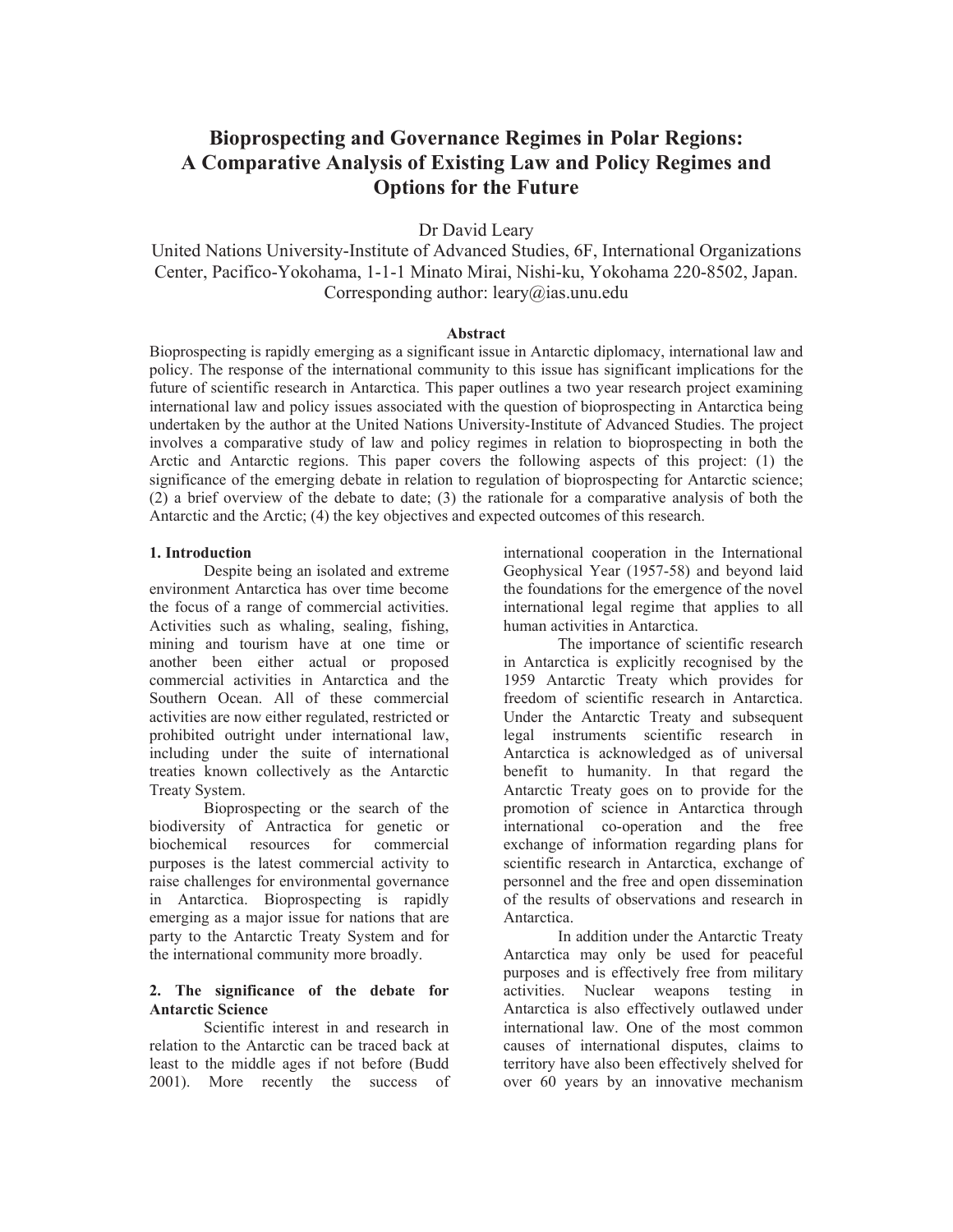introduced by Article IV of the Antarctic Treaty which effectively freezes all claims and potential claims to Antarctic territory.

Over the past half century or more the whole governance mechanism for the Antarctic has been built on the "implicit assumption…that somehow Antarctic science was a thing apart, a means of benignly meeting national interests in real-estate, sovereignty, resource potential. It was international, generally sharable and collaborative" (Hemmings and Rogan-Finnemore 2005). But changing patterns of scientific research in Antarctica fundamentally challenge this assumption.

The new era of "genome enabled" biology in Antarctica offers new possibilities across a wide range of disciplines including systematics, microbiology, ecology, evolutionary biology, physiology, biochemistry and molecular biology (U.S. National Research Council 2003). But with these new opportunities come new challenges for the management of scientific research in Antarctica. The increasing commercialization of Antarctic research and in particular the emerging interest of the biotechnology industry in Antarctica's possibilities potentially challenges a major assumption upon which international governance in Antarctica is built.

## **3. The debate to date**

The core concerns associated with the commercialization of Antarctic science centre on the potential environmental impact of bioprospecting, how to regulate access and benefit sharing in relation to genetic resources, and the possible impact of such regulation on freedom of scientific research (Jabour-Green and Nicol 2003). A related issue is what impact bioprospecting has on territorial claims to Antarctica and in particular the ability of States claiming territory in Antarctica to regulate bioprospecting in marine areas immediately adjacent to such claimed areas (Rogan-Finnemore 2005).

To date the most detailed examination of the issue occurred at a workshop hosted in New Zealand in April 2003, the outcome of which was a detailed publication which introduces various aspects of the debate including the reasons for scientific and

commercial interest in Antarctica's biodiversity, as well as discussion of some of the commercial, environmental, ethical and legal questions posed by the issue (Hemmings and Rogan-Finnemore 2005; see also similar discussion in Jabour-Green, J., and Haward, M 2001). In addition the question of bioprospecting in Antarctica has been examined at some length in Academic literature across a number of disciplines including law (for example see Francioni and Scovazzi 2006), science policy (for example U.S. National Research Council 2003) and economics (Herber 2006). Of course the biotechnology potential of Antarctic biodiversity has been understood by the scientific community for a considerable period before its emergence on the policy agenda. (For an overview of this potential see for example Cavicchioli et. al 2002).

 More recently a number of detailed studies of the issue have been carried out by the United Nations University-Institute of Advanced Studies. These studies have assisted policy makers active in Antarctic affairs by consolidating much of the existing literature into a number of easily accessible reports. In addition to examining the key issues in this debate, these reports have also provided policy makers with useful framework information on the nature of the biotechnology industry and the extent of its interest in Antarctica's genetic resources. (see for example Lohan and Johnston 2005)

 Within diplomatic and policy circles the question of bioprospecting in Antarctica has been formally considered at meetings associated with the Antarctic Treaty Systems since 1999 (Hemmings and Rogan-Finnemore 2005). Despite being an issue of interest to several nations to date no formal steps have been adopted within the Antarctic Treaty System to regulate bioprospecting in Antarctica. In fact the only formal recognition of the issue to date was the adoption of Resolution 7 of the 28th Antarctic Treaty Consultative Meeting in Stockholm in 2005. A detailed examination of Resolution 7 is not possible in a short paper such as this but in summary Resolution 7 vaguely alluded to the fact that the principles of freedom of scientific research and co-operative management of Antarctica by the international community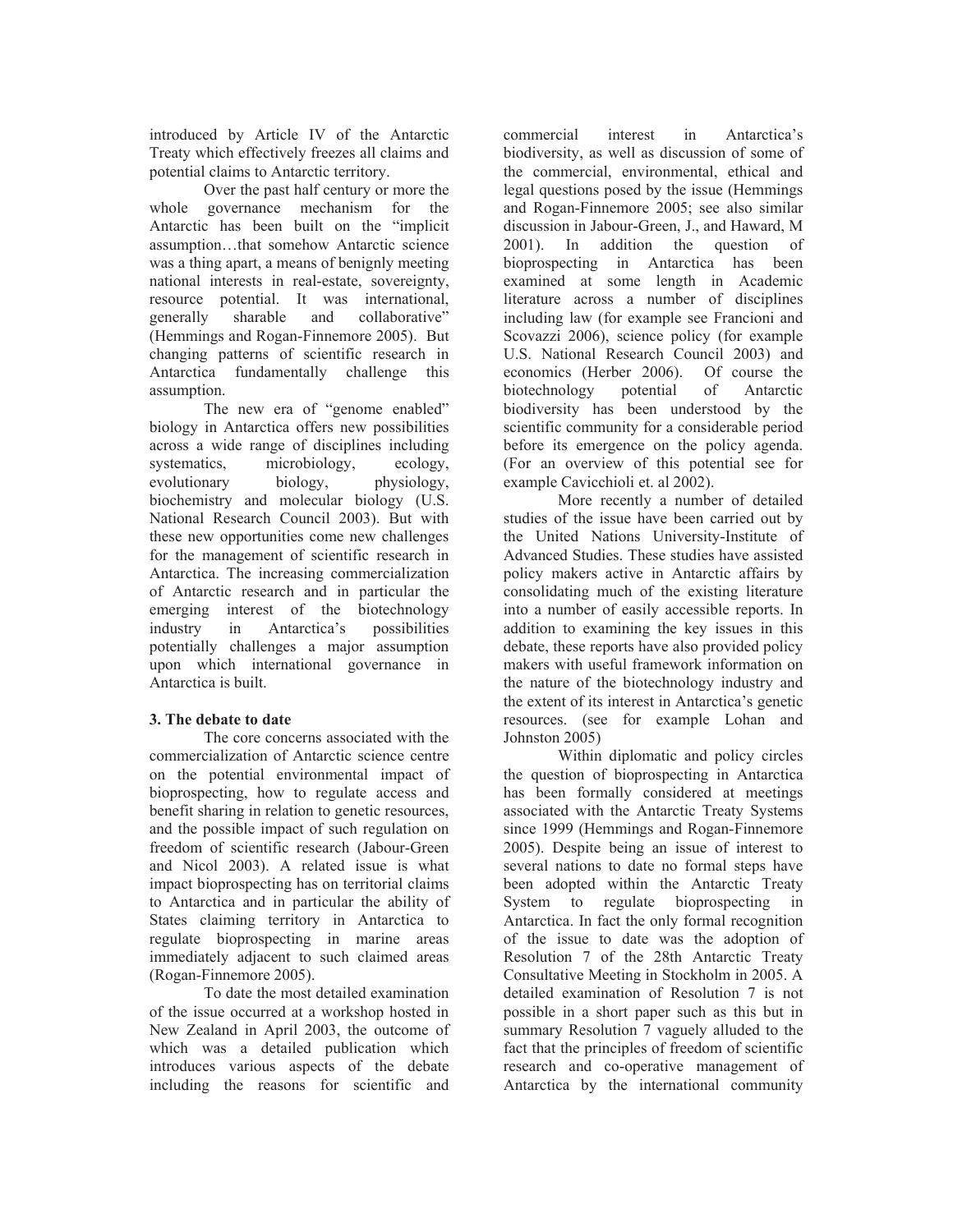may potentially conflict with the commercialization of science in Antarctica. Resolution 7 then went on to recommend to governments that they draw to the attention of their national Antarctic programmes and other research institutes engaged in bioprospecting the provisions of Article III of the Antractic Treaty. Resolution 7 also recommends governments continue to keep the issue under review and exchange information and views on the issue on an ongoing basis.

## **4. Why a comparative analysis?**

In large part the reluctance of the international community to address the issue to date is due to the fact that there is still relatively little information available on the existing scale and potential of bioprospecting in Antarctica. Simply put policy makers need more detailed information on the issue before they move to regulate this new commercial activity in Antarctica. Indeed no firm consensus has emerged yet that regulation is in fact required.

A number of States active in Antarctica are also states with considerable interest in Polar affairs in the Northern Hemisphere. Canada, the USA, Norway, Russia, Denmark, Sweden, and Finland as well as being active in Antarctica are also Arctic States. A number of the Arctic States have regularly suggested that the Antarctic Treaty System could benefit from consideration of the experience of Arctic States and peoples in dealing with issues relating to environmental governance. This research aims to test this hypothesis with a particular focus on the emerging issue of bioprospecting in Polar Regions.

While both Polar Regions share many similarities, there are also many significant differences. Large high seas areas in both regions present major challenges for the sustainable management of Polar ecosystems and resources. On the other hand there are significant differences between both regions. The contested territorial claims to coastal jurisdiction in the Antarctic can be contrasted with the largely settled territorial boundaries in the Arctic (although some disputes do remain). Similarly the longstanding close kinship to land and sea of indigenous inhabitants in many Arctic nations means legal regimes dealing

with bioprospecting must recognise the rights and interests of indigenous communities, a challenge not confronted in Antarctica due to the absence of any permanent human population.

In spite of the differences between Antarctica and the Arctic, and because of their similarities, the Arctic experience is arguably directly relevant to the emerging debate on bioprospecting in Antarctica. Understanding the nature and extent of commercial interest in the genetic resources of the Arctic should help us to understand whether commercial interest in Antarctic genetic resources is more than just a momentary diversion from the "pure science" [sic] upon which the framework of Antarctic governance is built. Secondly, the way in which Arctic legal and policy systems have dealt with the bioprospecting question within their respective jurisdictions might also provide some guidance on what issues the Antarctic regime will need to tackle and the possible challenges ahead. Finally and perhaps indirectly, examination of the Arctic experience for Antarctic purposes could also highlight areas of reform needed in Arctic jurisdictions.

### **5. Key objectives and expected outcomes of this research**

The key objective of this research is to test the hypothesis of the relevance of the Arctic experience to the debate on bioprospecting in Antarctica. It aims to make a timely contribution to debate on a major emerging issue for Antarctica in the International Polar Year 2007-2008. In summary the research seeks to address the following questions:

- (1) What is the nature and extent of bioprospecting in the Arctic?
- (2) To what extent is it possible to distinguish between scientific research and bioprospecting in the Arctic and Antarctica?
- (3) How have Arctic legal systems both domestically and internationally responded to the issues associated with bioprospecting including
	- (i) environmental impact;
	- (ii) access and benefit sharing;
	- (iii) the impact of regulation on scientific research.